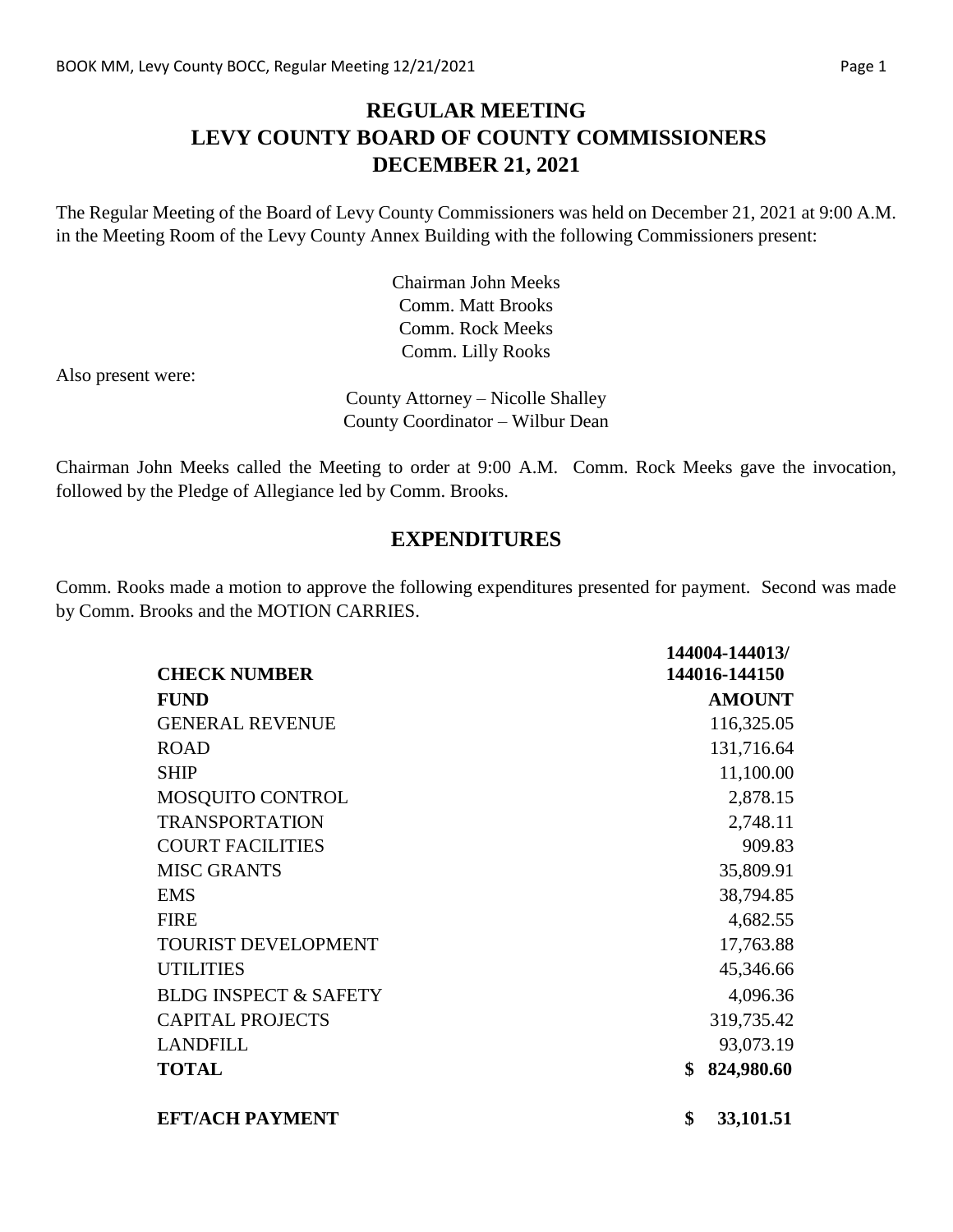Comm. Rock Meeks made a motion to approve the following expenditures presented for payment. Second was made by Comm. Brooks and the MOTION CARRIES. Comm. John Meeks abstained from voting.

| <b>CHECK NUMBER-LCNR</b>         | 144014        |
|----------------------------------|---------------|
| <b>FUND</b>                      | <b>AMOUNT</b> |
| <b>GENERAL REVENUE</b>           | 1,174.76      |
| <b>ROAD</b>                      | 424.69        |
| <b>MISC GRANTS</b>               | 51.63         |
| <b>BLDG INSPECT &amp; SAFETY</b> | 54.96         |
| <b>CAPITAL PROJECTS</b>          | 22.84         |
| LANDFILL                         | 12.99         |
| <b>TOTAL</b>                     | 1,741.87      |

Comm. Rock Meeks made a motion to approve the following expenditures presented for payment. Second was made by Comm. Rooks and the MOTION CARRIES. Comm. Brooks abstained from voting.

| <b>CHECK NUMBER-AMB</b> | 144015        |  |
|-------------------------|---------------|--|
| <b>FUND</b>             | <b>AMOUNT</b> |  |
| <b>GENERAL REVENUE</b>  | 8,190.30      |  |
| <b>EMS</b>              | 483.83        |  |
| <b>FIRE</b>             | 483.82        |  |
| <b>TOTAL</b>            | \$9,157.95    |  |

#### **MINUTES**

The minutes for the Regular Meeting and Budget Meeting held on September 21, 2021 and the Regular Meeting held on October 4, 2021 were presented for Board approval.

Comm. Brooks made a motion to approve the minutes for meetings held on September 21, 2021 and October 4, 2021 as presented. Second was made by Comm. Rock Meeks and the MOTION CARRIES.

## **AGENDA ADDITIONS, DELETIONS, MODIFICATIONS**

Comm. Rock Meeks made a motion to approve the agenda with no changes. Second was made by Comm. Rooks and the MOTION CARRIES.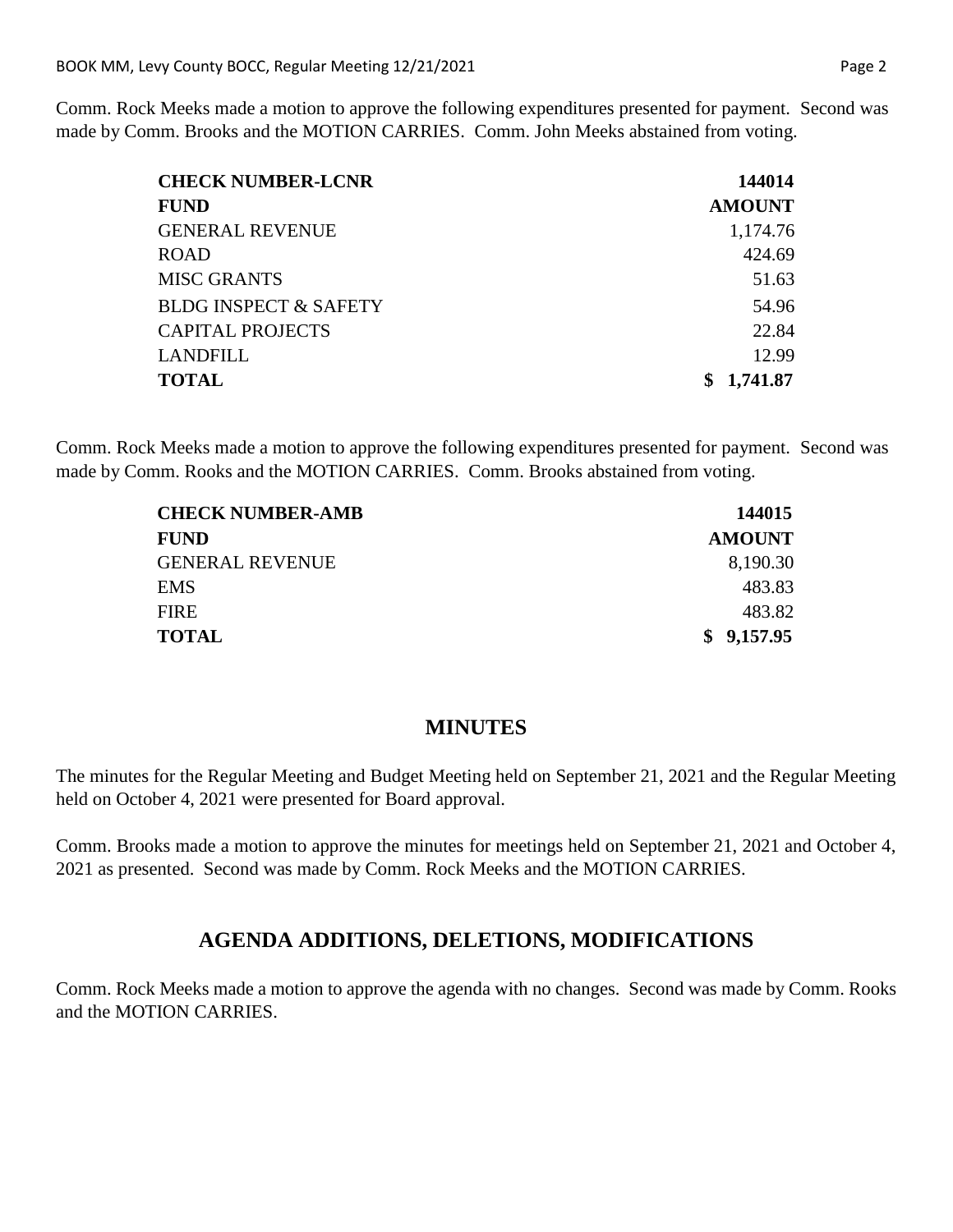# **PUBLIC COMMENTS**

The following audience members spoke in opposition and expressed concerns of the Northern Turnpike Extension proposed route through Levy County:

| Diane Garte            | Maria Wise          |
|------------------------|---------------------|
| Laura Catlow           | Jill Hazzard        |
| <b>Terry Dougherty</b> | Leslie Long         |
| <b>Brandon Peters</b>  | Elizabeth Reesleman |
| Debbie Clark           | Nancy Lindquist     |
| Debbie Wilson          | J. Harder           |

## **PLANNING & ZONING**

Swearing in of audience members was done by Atty. Shalley.

Comm. John Meeks asked if any of the Commissioners had ex-parte communication regarding the items to be presented. There were none.

Stacey Hectus, Director

A. Public Hearing – McMillen Surveying, representing John and Elizabeth Thibodeau requesting Board approval for a Final Plat to Re-Plat Tract 21 of Starting Point. Said parcel is located within Section 16 and 21, Township 14, Range 19 and has a zoning of ARR/Agricultural Rural Residential (10 Ac. Minimum). Said parcel contains 24.275 acres. Proposed Final Plat will create two parcels consisting of 12.138 ac. MOL. Parcel Number: 18001100000.

Comm. John Meeks asked if anyone in the audience wished to speak for or against the item presented. There were none.

Comm. Brooks made a motion to approve the Final Plat to Re-Plat Tract 21 of Starting Point as requested. Second was made by Comm. Rock Meeks and the MOTION CARRIES.

B. Public Hearing – Requesting Board adoption of Ordinance No. 2021-015 amending the land development code relating to flood damage prevention.

Comm. John Meeks asked if anyone in the audience wished to speak for or against the item presented. Audience member Diane Garte spoke.

Comm. Brooks made a motion to adopt Ordinance No. 2021-015 as requested. Second was made by Comm. Rock Meeks and the MOTION CARRIES.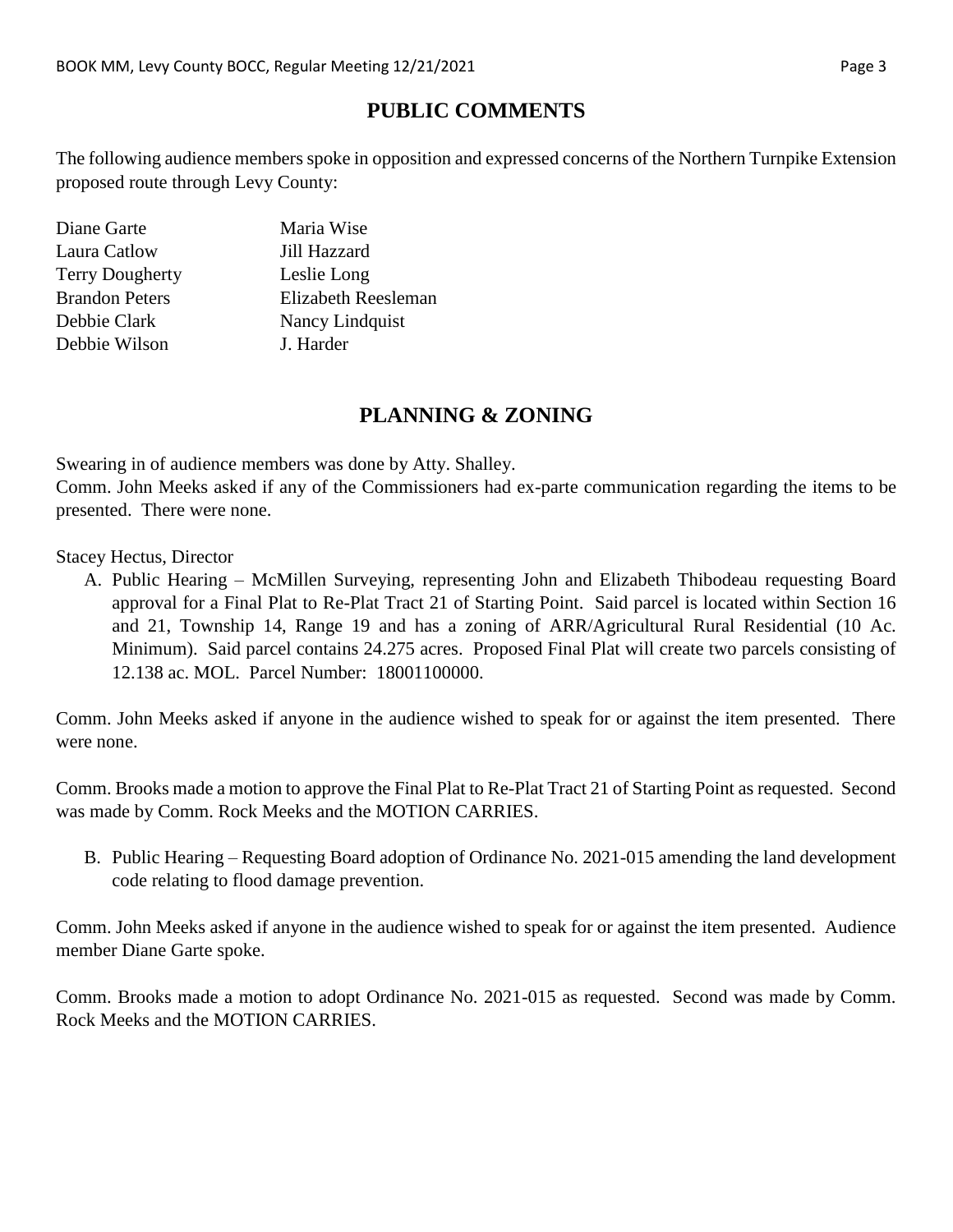# **FLORIDA DEPARTMENT OF TRANSPORTATION**

William Burke, Northern Turnpike Extension Project Manager, HDR

Stephanie Sharp, PE, District Program Management Administrator, Florida's Turnpike Enterprise A Presentation of the Northern Turnpike Extension project update to include background information, study Process, project goals, preliminary alternative corridors, and schedule was given by William Burke.

Following questions and comments by the Commissioners, the audience members who then spoke were:

| <b>Brandon Peters</b>  | <b>Harriet Jones</b> |
|------------------------|----------------------|
| <b>Janet Carswell</b>  | Marlene Dillard      |
| Linda Evans Maria Wise | <b>Renate Cannon</b> |
| Diana Allery           | Stephanie Zeno       |
| Debbie Byrom           | <b>Emily Casey</b>   |
| Barbara Byrom          | Ray Goodspeed        |
| Leslie Long            | Sandy Terp           |
| Lisa Ridge             | <b>Robert Pear</b>   |

# **LEVY COUNTY COMMISSIONER – LILLY ROOKS, DISTRICT 4**

Requesting Board approval of Resolution 2021-151, a Resolution requesting the Honorable Governor Ron DeSantis, the President of the Senate, the Speaker of the House of Representatives and the Secretary of the Florida Department of Transportation direct the department to adopt and implement a "No Build" option for any Northern Turnpike Extension Corridor or Route that may be proposed through Levy County.

Comm. Rooks made a motion to approve Resolution 2021-151 and to include the signatures collected from a petition collected by members of the audience opposed to the Northern Turnpike Extension proposed route through Levy County. Second was made by Comm. Brooks and the MOTION CARRIES.

## **LEVY COUNTY SHERIFF'S OFFICE**

Bobby, McCallum, Levy County Sheriff

Requesting Board approval of the JAG Acceptance of Federal Funding Assistance form and Certificate Acceptance.

Comm. Rooks made a motion to approve the JAG Acceptance of Federal Funding Assistance form and Certificate Acceptance as requested. Second was made by Comm. Brooks and the MOTION CARRIES.

The meeting recessed at 11:40 A.M. The meeting reconvened at 11:50 A.M.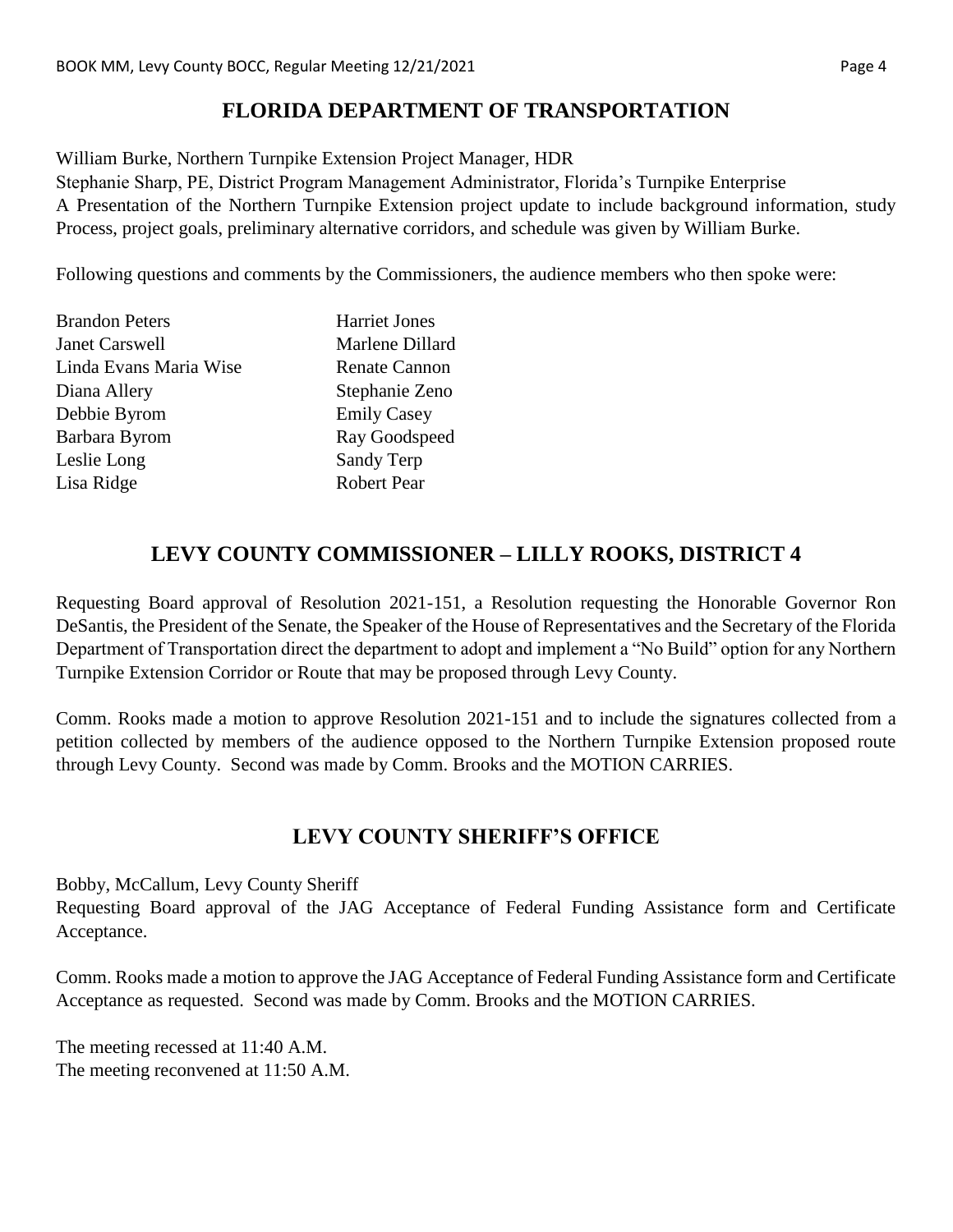## **LEVY COUNTY AFFORDABLE HOUSING ADVISORY COMMITTEE**

Gussie Boatright, AHAC Chair Presenting the Board with the Levy County AHAC Affordable Housing Incentive Report, 2021.

Comm. Rooks made a motion to approve the Levy County AHAC Affordable Housing Incentive Report for 2021 as presented. Second was made by Comm. Rock Meeks and the MOTION CARRIES.

# **DEPARTMENT REPORTS**

# **COUNTY COORDINATOR**

Wilbur Dean

In follow up to the request by the Town of Bronson and other groups to use the Gymnasium and the brief Board discussion at its meeting on November 16<sup>th</sup>, County staff has prepared a form of Facility Use Application and Agreement. The form has been approved by the County Attorney as to form and legal sufficiency and will not require further legal review unless modifications to the form are necessary. At this time, facility use will only be open to non-profit, charitable and governmental organizations and only for use of the Gymnasium. Applications will be processed and administered by the County Construction and Maintenance Department. It is recommended that the Board direct the County Coordinator, and his designees, to implement a facility use program for the Gymnasium.

Comm. Rooks made a motion to approve the Facility Use Application and Agreement as presented and for the County Coordinator and his designees, to implement a facility use program for the Gymnasium. Second was made by Comm. Rock Meeks and the MOTION CARRIES.

# **DEPARTMENT OF PUBLIC SAFETY**

Mitch Harrell,

Requesting the Board waive the bid process due to a unique situation regarding our Collection Agency. As well, requesting Board approval and the Chairman's signature on the Agreement between Levy County, Florida and Professional Recovery Management, Inc. d/b/a Fox Collection Center.

Comm. Rock Meeks made a motion to approve the Agreement with Professional Recovery Management, Inc., d/b/a Fox Collection Center with the Chairman's signature as requested. After the beginning of the new year, a new RFQ will be prepared to determine if there are any other options. Second was made by Comm. Rooks and the MOTION CARRIES.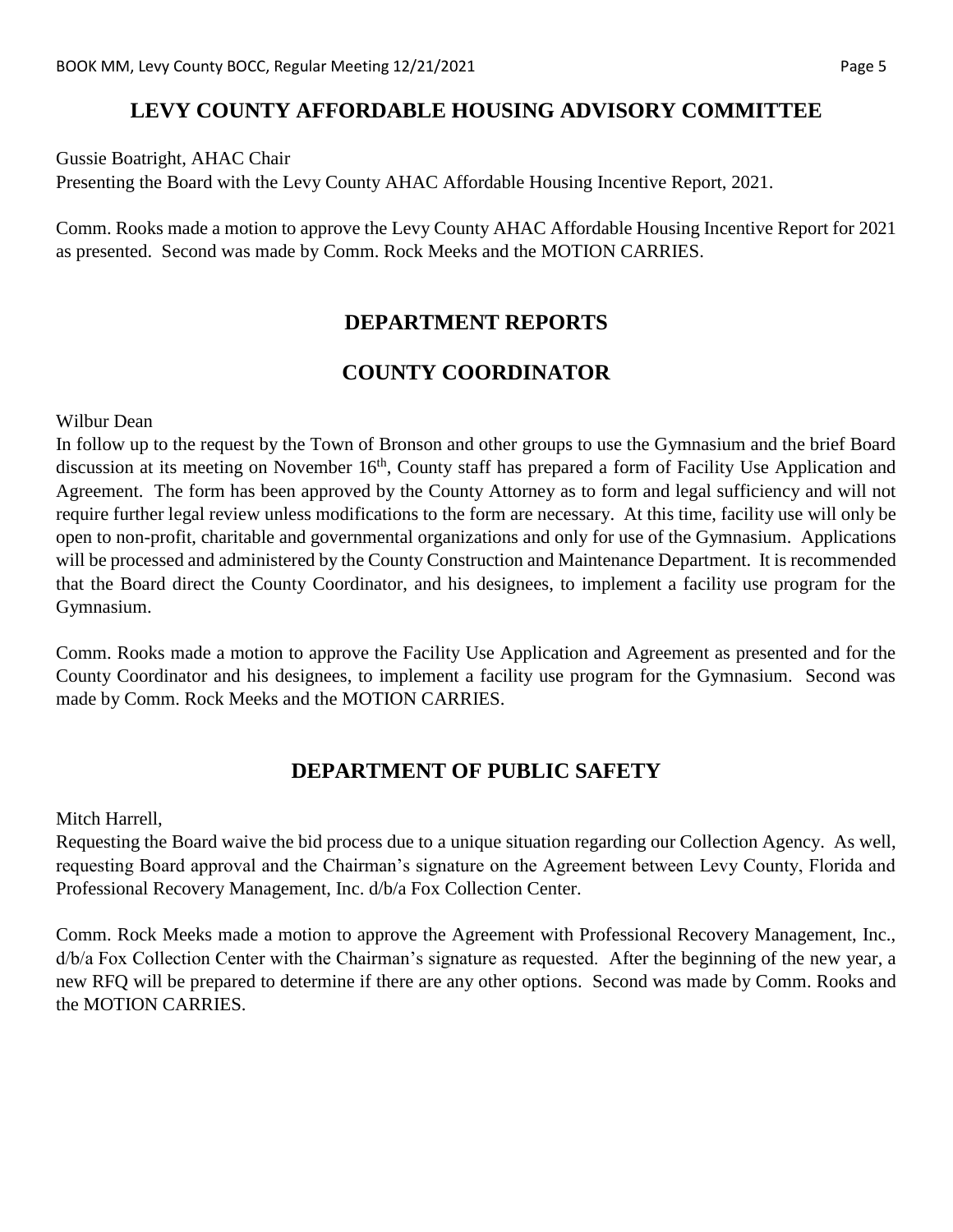## **EMERGENCY MANAGEMENT**

Alicia Tretheway presented on behalf of John MacDonald, Director

Requesting Board ratification of Emergency Declarations 2021-148 and 2021-150 extending the Local State of Emergency for the Covid-19 Pandemic.

Comm. Rock Meeks made a motion to ratify Emergency Declaration 2021-148 and 2021-150 as requested. Second was made by Comm. Rooks and the MOTION CARRIES.

# **GRANT COORDINATOR**

Tony Parker, Coordinator

A. Requesting Board approval of Resolution 2021-153 amending the final budget for fiscal year 2022 in the amount of \$250,000 due to receipt of an FDEP Grant (Agreement Number LPA0182) for Shoreline Resiliency-Cedar Key.

Comm. Brooks made a motion to approve Resolution 2021-153 as presented. Second was made by Comm. Rooks and the MOTION CARRIES.

B. Requesting Board approval and signature on the Agreement of the Suwannee River Water Management District; River Grant for University Oaks Phase IV, Contract #21/22-034.

Comm. Brooks made a motion to approve with the Chairman's signature the Agreement of the Suwannee River Water Management District; River Grant for University Oaks Phase IV, Contract #21/22-034 as presented. Second was made by Comm. Rooks and the MOTION CARRIES.

# **MAINTENANCE**

Jimmy Jones, Director

Requesting Board approval of Resolution 2021-152, amending the final budget for the Water Utilities Department in the amount of \$23,408 for fiscal year 2022.

Comm. Rock Meeks made a motion to approve Resolution 2021-152 as requested. Second was made by Comm. Rooks and the MOTION CARRIES.

## **PROCUREMENT**

Alicia Tretheway, Coordinator

Requesting the Board to cancel the previously awarded bid for Derelict Vessel Removal (ITB\_2022\_013) to Live Flyer, Inc., and approval to rebid based on FWC's average cost per foot for vessel removal.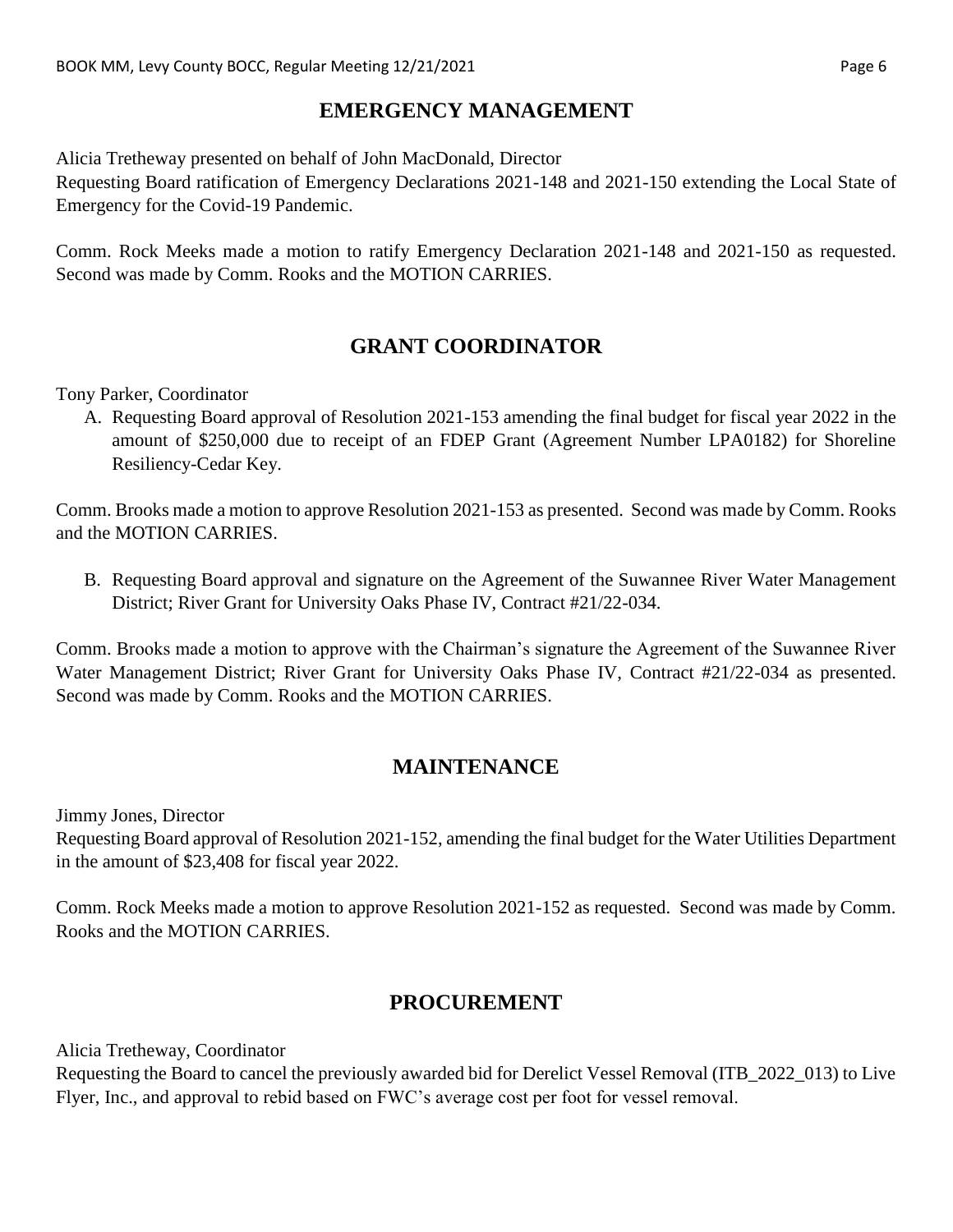Comm. Rock Meeks made a motion to cancel the previously awarded bid to Live Flyer, Inc. and approval to rebid for vessel removal as requested. Second was made by Comm. Rooks and the MOTION CARRIES.

#### **SHIP**

Tony Parker presented on behalf of Marlon Gayle Requesting Board approval of Levy County SHIP Annual reports to be submitted to the Florida Housing Finance Corporation (FHFC) and authorizing the Chairman's signature to certify this report.

Comm. Rock Meeks made a motion to approve the Levy County SHIP Annual reports with the Chairman's signature as requested. Second was made by Comm. Brooks and the MOTION CARRIES.

## **PUBLIC COMMENTS**

Sallie Ann Collins spoke regarding the FDOT Northern Turnpike Extension item.

Sue Beaudette spoke to the Board regarding the possibility of Animal Control services in the Town of Bronson. She also provided information on the culvert flooding issue on 310 School Street following a Town meeting held the evening before.

#### **COMMISSIONERS' REPORTS**

All Commissioners wished everyone a Merry Christmas and Happy New Year.

Comm. Rooks spoke of an item discussed at the last meeting regarding the Town of Bronson providing water to Cedar Key and Otter Creek. Comm. Rooks indicated she would like to add Matt Weldon to the Committee with the Town of Bronson in order to have a point of contact for the Board.

Comm. John Meeks reported of the Rural Summit meeting he recently attended.

Comm. John Meeks requested the Commissioners select a Board Chairman/Vice Chairman and approve the updated Board appointments for the upcoming year, 2022.

Comm. Rooks made a motion to appoint Comm. Rock Meeks as Chairman and Comm. John Meeks as Vice Chairman for 2022. Second was made by Comm. Brooks and the MOTION CARRIES.

Comm. Brooks made a motion to approve the Board Appointments and Committees for 2022 as discussed (attached). Second was made by Comm. Rock Meeks and the MOTION CARRIES.

Comm. Brooks made a motion to approve the Board Department Appointments for 2022 as discussed (attached). Second was made by Comm. Rooks and the MOTION CARRIES.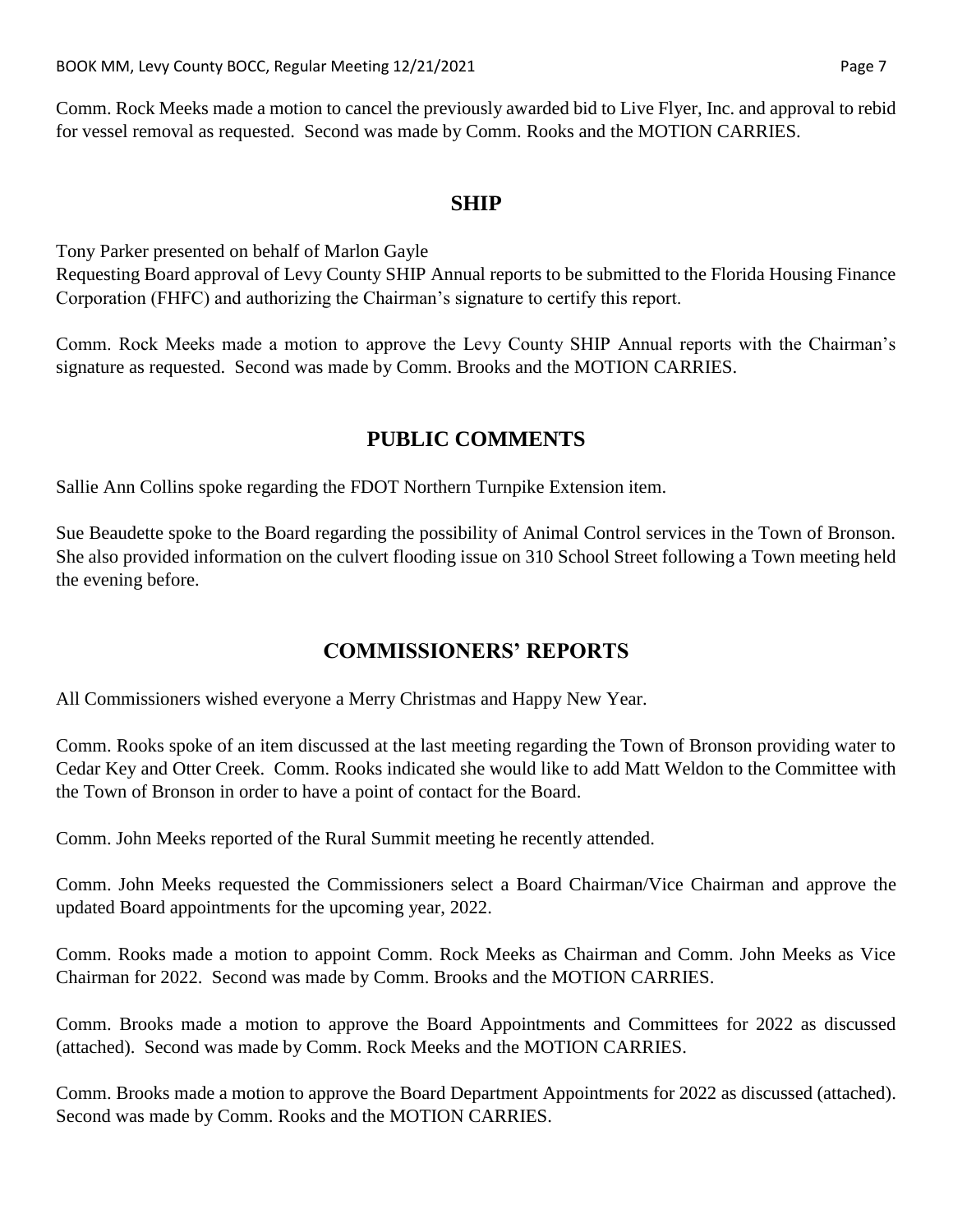Comm. John Meeks presented a Gulf Consortium Board of Directors letter of support for Board approval.

Comm. Brooks made a motion to approve the Gulf Consortium Board of Directors letter of support as presented. Second was made by Comm. Rooks and the MOTION CARRIES.

#### THERE BEING NO FURTHER BUSINESS TO COME BEFORE THE COMMISSION, THE MEETING ADJOURNED AT 1:10 P.M.

\_\_\_\_\_\_\_\_\_\_\_\_\_\_\_\_\_\_\_\_\_\_\_\_\_\_\_\_\_\_\_\_\_\_\_\_\_\_\_\_ \_\_\_\_\_\_\_\_\_\_\_\_\_\_\_\_\_\_\_\_\_\_\_\_\_\_\_\_\_\_\_\_\_\_\_\_\_\_\_\_

ATTEST: BOARD OF COUNTY COMMISSIONERS LEVY COUNTY, FL

Clerk of Court, Danny J. Shipp Chairman, John Meeks